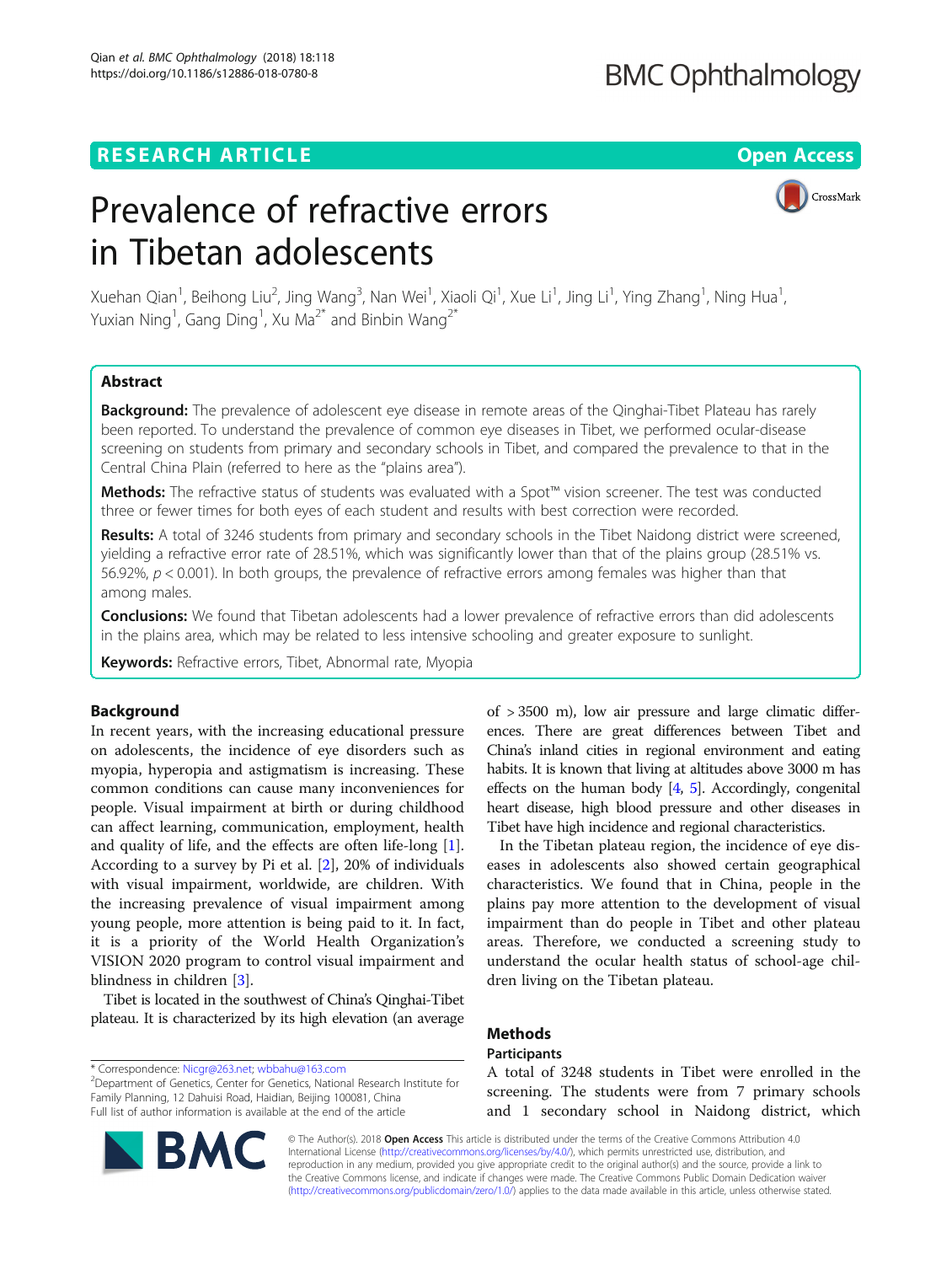averages about 3500 m above sea level. The participants in the Tibetan region are referred to as the "plateau group".

We have included ocular screening data from 11,102 students from Tianjin Dagang as a control ("plains") group. The average elevation of the Tianjin Dagang area is 6 m.

# Detection of ocular ab

The refractive status of all students was evaluated with the Spot™ vision screener(Welch Allyn, Skaneateles Falls, NY). The screener is held approximately 1 m from the subject while they observe the display of twinkling lights and sounds. The screen reports when the subject is too far away, or too close, and shows a spinning circle and the child's face when data acquisition is occurring. Data acquisition is usually complete within approximately 2 s. On each test, the screener measures the student's pupil diameter, ocular alignment, binocular refraction and astigmatism axis, and stores the data. The test was conducted less than 3 times for both eyes of each student and results with best correction were recorded. The final result was determined by the instrument. The vision screener can accurately detect myopia without mydriation, so the children were not cyclopleged. Our diagnostic criteria for various eye disorders are listed in Table 1.

### Statistical analysis

The crude rates of myopia, hypermetropia and anisometropia were determined using direct standardization (both age and sex). Means ± standard deviation (SD), frequencies, and percentages were used to summarize the characteristics of the research subjects. The rate of each type of abnormality was compared between the two groups, using chi-square tests. The Cochran–Armitage test for trend was used to determine whether there was an association between participant age and the prevalence of disorders. All statistical analyses were performed using IBM SPSS Statistics software (version 22.0). P-values less than 0.05 were considered statistically significant.

Table 1 Diagnostic criteria for various eye disorders

|                    |           |             | dist |
|--------------------|-----------|-------------|------|
| normalities        |           |             | gro  |
| $\sim$ 11 $\sim$ 1 | $\cdot$ 1 | $\cdot$ . 1 | 12.6 |

rates of anomalies among females than males.

Due to the limitations of environment and equipment, our investigation mainly focused on 6 common ophthalmic disorders: anisocoria, anisometropia, astigmatism, gaze, hyperopia and myopia. In the plateau group, there were 26 students with anisocoria (0.80%), 127 with anisometropia (3.91%), 138 with astigmatism (4.25%), 62 with gaze (1.91%), 23 with hyperopia (0.71%) and 774 with myopia (23.83%). The prevalences of anisometropia, astigmatism, gaze and myopia were significantly lower in the plateau group than in the plains group, whereas the prevalence of anisocoria in the plateau group was higher than that in the plains group. However, there was no significant difference between the two groups in the prevalence of hyperopia (Table [3](#page-2-0)).

## **Discussion**

It is known that living at altitudes above 3000 m has bio-logical effects on humans [[4,](#page-3-0) [5](#page-3-0)]. The unique plateau environment comprises low air pressure, reduced oxygen, dryness, cold weather, sunshine and exposure time, intense solar infrared light, intense ultra-violet radiation, and long winters, which all have effects on the human

| Age (months)   | $6 - 12$       | $12 - 36$ | $36 - 72$ | $72 - 240$ | 240-1200 |
|----------------|----------------|-----------|-----------|------------|----------|
| Anisocoria     |                |           |           |            |          |
| Anisometropia  | 1.5            |           |           |            |          |
| Astigmatism    | 2.25           | 2         | 1.75      | 1.5        | 1.5      |
| Hyperopia      | 3.5            | 3         | 2.5       | 2.5        | 1.5      |
| Myopia         | $\mathfrak{D}$ | 2         | 1.25      | 1          | 0.75     |
| Vertical gaze  | 8              | 8         | 8         | 8          | 8        |
| Nasal gaze     | 5              | 5         | 5         | 5          | 5        |
| Radiant gaze   | 8              | 8         | 8         | 8          | 8        |
| Gaze asymmetry | 8              | 8         | 8         | 8          | 8        |

Table 2 Participant demographics

|                              | Plateau group      | Plains group       |  |
|------------------------------|--------------------|--------------------|--|
| Total                        | 3248               | 11,102             |  |
| Gender                       |                    |                    |  |
| Female                       | 1558               | 5274               |  |
| Male                         | 1671               | 5740               |  |
| Age (average $\pm$ SD, year) | 12.69 $(\pm 2.88)$ | 11.94 $(\pm 3.13)$ |  |
| Eye examination              |                    |                    |  |
| Normal                       | 2322               | 4782               |  |
| Abnormal                     | 926                | 6320               |  |

# Results

We conducted eye examinations on 3248 students from primary and secondary schools in Tibet (the "plateau group"). Excluding the 19 students for whom data were missing, the plateau group had 2129 males and 1982 females. There was no significant difference in the ribution of sexes between the plateau and plains up. The mean age  $(\pm SD)$  in the plateau group was  $12.88$ ) years, which is higher than that of the plains group (see Table 2).

The screening results were abnormal for 926 students in the plateau group (28.51% of the total). Compared with the anomaly rate of 56.93% in the plains group, the anomaly rate of the plateau group was significantly lower. Analysis of the two groups by sex showed that the anomaly rate for males in the plateau group was significantly lower than that in the plains group; the same was true for females. Finally, both groups had higher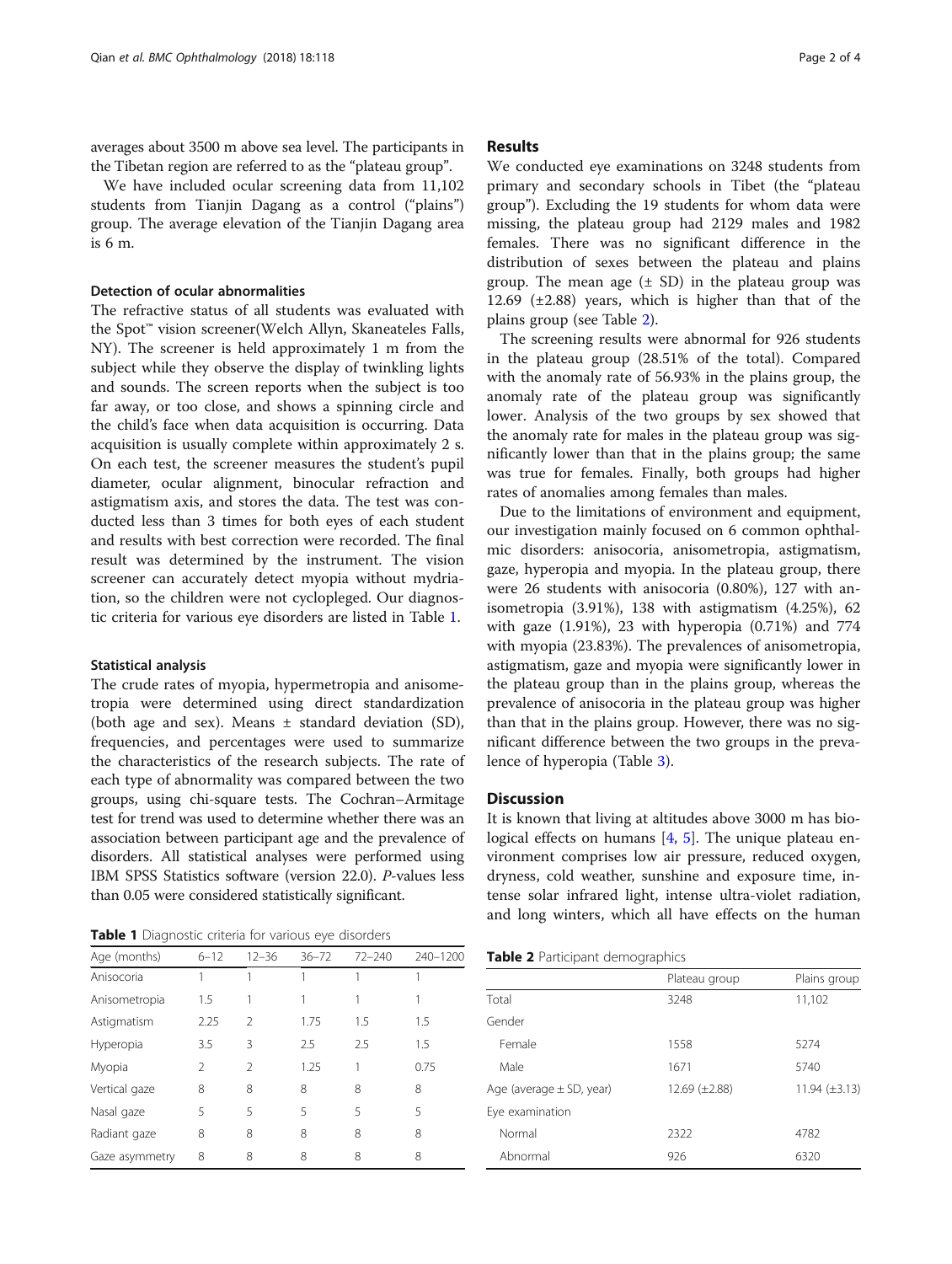|                  | $\tilde{}$          |                    |         |             |
|------------------|---------------------|--------------------|---------|-------------|
| Type of disorder | Plateau group (n,%) | Plains group (n,%) | $X^2$   | $p$ value   |
| Anisocoria       | 26(0.80)            | 25(0.23)           | 23.485  | p < 0.001   |
| Anisometropia    | 127(3.91)           | 1652(14.88)        | 278,448 | p < 0.001   |
| Astigmatism      | 138(4.25)           | 1290(11.62)        | 152.348 | p < 0.001   |
| Gaze             | 62(1.91)            | 791(7.12)          | 122.280 | p < 0.001   |
| Hyperopia        | 23(0.71)            | 104(0.94)          | 1.498   | $P = 0.221$ |
| Myopia           | 774(23.83)          | 5487(49.42)        | 669.251 | p < 0.001   |

<span id="page-2-0"></span>Table 3 Ocular abnormalities in the two groups

body, in general, and on the eyes in particular  $[6, 7]$  $[6, 7]$  $[6, 7]$  $[6, 7]$ . Because Tibet is located on the high-altitude Qinghai-Tibet plateau, the environment could be expected to affect the ocular health of people living there, but not much is known about the rates of eye diseases in the plateau region. We therefore conducted this study and used the data from the plains group to study the characteristics of common refractive errors in Tibet by comparing results between the two groups.

We found that myopia was the most prevalent abnormality in the plateau group, as well as in the plains group. In recent years, the incidence of myopia has gradually increased, attracting more attention from researchers and the public. Myopia has a serious impact on society, including on education and the economy, and it also can cause great inconvenience for patients [[8\]](#page-3-0). Previous studies have shown that the prevalence of myopia in various regions of the world varies widely. In Western populations, myopia (nearsightedness) is found in one out of every three individuals [\[9](#page-3-0)–[11](#page-3-0)]; in contrast, in selected regions of Asia, its prevalence is as high as 80% [\[12,](#page-3-0) [13](#page-3-0)]. High school is the high time of myopia. During this period, students can have a great deal of schoolwork to do, and previous researchers have shown that the intensity of studying closely relates to the incidence of myopia, so that could account for the high incidence of myopia in adolescents. Studies have also shown that, within a certain range, the longer the exposure to outdoor sunlight, the lower the incidence of myopia [[14\]](#page-3-0). In the plateau region,, there are more hours of sunlight, and, because of the lower pressure on students, time for outdoor activities can be greater. Therefore, the students in the plateau group may be exposed to longer periods of sunshine, which could explain their lower prevalence of myopia.

Despite the high altitude of the plateau region, in the present study, the prevalence of eye disorders in Tibet was significantly lower than that in Tianjin Dagang. We hypothesize that this may be because the Tibetan children have less homework and lower scholastic pressure. The level of education in Tibet is lagging behind that in Tianjin, and students would have fewer hours in school and more time outdoors. Previous studies have shown

that advising children to go outdoors at rest (for about 80 min a day) can decrease their myopia by half in 1 year [[15\]](#page-3-0). Although there is no proven connection between refractive errors and educational methods or the environment, a relaxed lifestyle is likely beneficial to ocular health. In both the plateau and plains groups, the prevalence of refractive errors was higher for females than males, which may be due to girls performing fewer outdoor activities than boys do.

There are some limitations to our study. Due to logistical constraints, we could only test for common refractive errors and did not obtain information on other eye disorders or diseases. In additional, when screening for myopia, we did not have specialized inspection shadow diopter examination or clinical diagnoses. Thus we may be overestimating the prevalence of myopia, so that the rate reported here should be referred to as a "suspected myopia" rate. Finally, we did not record the children's family relationships, so we do not know if there were cases of multiple children from the same family. Children in the same family share many lifestyle factors, which could have biased the results of the present study [\[2](#page-3-0)].

# Conclusion

In this high-altitude region in Tibet, the prevalence of refractive errors in adolescents was significantly lower than that in adolescents living in the plains region, which may be related to easier schooling and more exposure to sunlight.

#### Acknowledgements

We thank all of the students for participating in the study.

#### Funding

This project was supported by the National Key Research and Development Program of China (No. 2016YFC1000307-6), the Natural Science Foundation of Tibet Autonomous Region (Medical support), National Science and Technology Basic Work(2014FY130100) and the National Infrastructure of Chinese Genetic Resources (YCZYPT[2017]01).

#### Availability of data and materials

The datasets used and/or analysed during the current study available from the corresponding author on reasonable request.

#### Authors' contributions

XHQ performed the data analysis and participated in article writing. BL was responsible for the data collection and drafting the manuscript. JW, NW